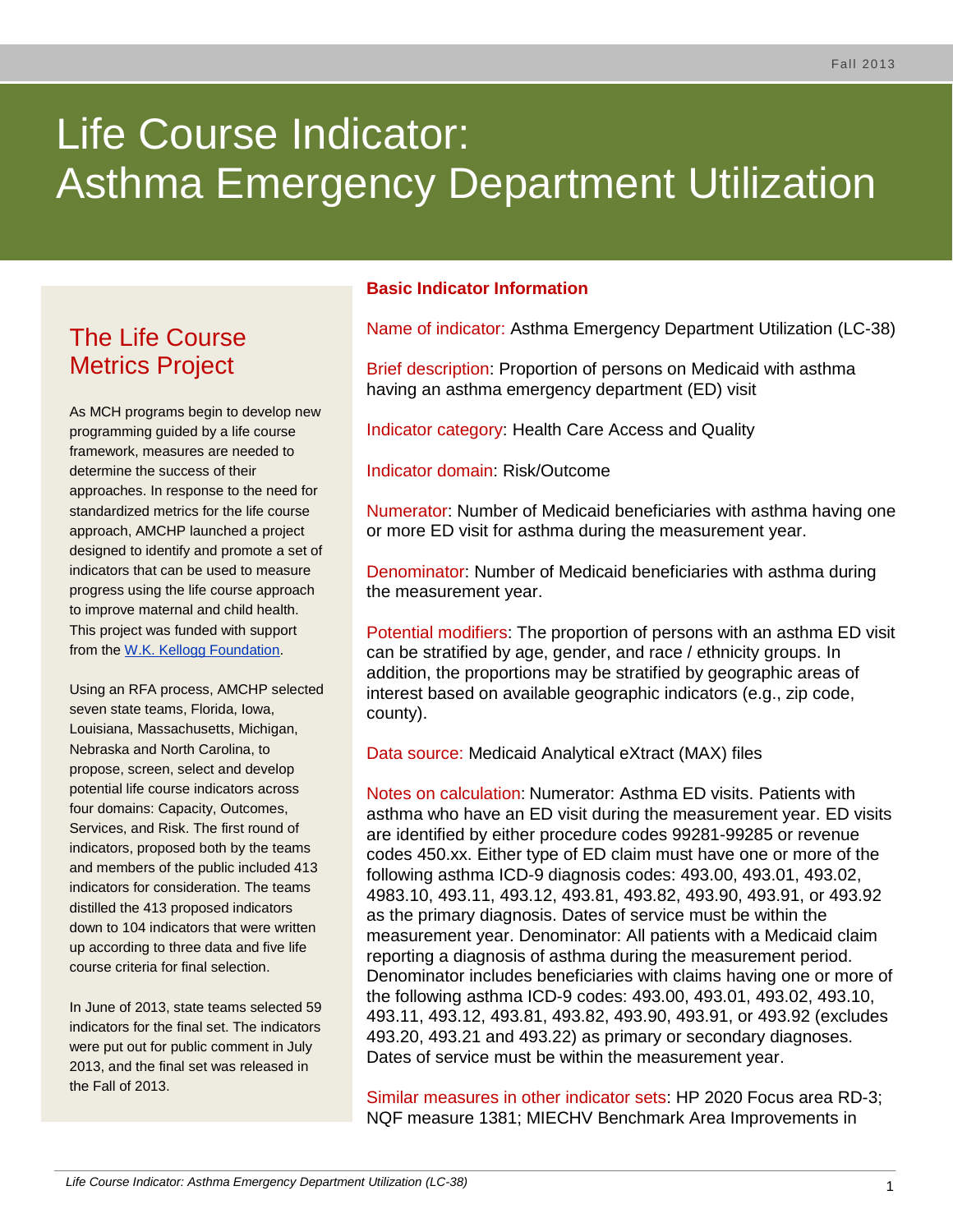School Readiness and Achievement: Child's physical health and development; Chronic Disease Indicator

# **Life Course Criteria**

#### *Introduction*

Asthma is a common and costly health condition affecting 25.7 million people in the United States (Akinbami et al, 2012). Through physician guided asthma management plans, appropriate medications, and control of exposure to common asthma triggers, both adults and children with asthma should experience minor symptoms, few flare-ups, and infrequent interruptions of daily life. Emergency department (ED) visits for asthma are most often a result of uncontrolled asthma. Uncontrolled asthma has an affect on the life course of an individual as it is associated with increased mortality rates, long term health effects, comorbidities, and reduced performance in school or work due to absences and illness (O'byrne, 2013). A reduction in ED utilization for asthma symptoms should indicate an increase of control over asthma in the community, improved access to resources and services for management and improved collaboration between physicians and providers for treatment.

#### *Implications for equity*

The majority of patients visiting the ED for asthma have experienced uncontrolled or partially controlled bronchial asthma in the months leading up to the ED visit (AL-Jahadali et al, 2012). Age, race, socioeconomic status, and environmental factors all contribute to risk of uncontrolled asthma.

Asthma-related ED or urgent care center visits are significantly more prevalent annually for non-Hispanic blacks, Puerto Ricans, other Hispanics, and non-Hispanic American Indian or Alaskan Natives than for non-Hispanic whites (Law, Oraka, & Mannino, 2011). Black persons have the highest asthma ED visit and hospitalization rates per 100 persons in the United States and the highest asthma death rate per 1,000 persons in the United States with asthma (Akinbami et al, 2012). Large differences are found in asthma ED visit rates between blacks and whites, indicating disparities not just in prevalence of asthma but also asthma control. National rates for ED visits and hospitalizations are two- to three-fold higher for black Americans than white Americans (Law, Oraka, & Mannino, 2011). In the U.S. Hispanic population, Puerto Rican Hispanics had the highest ED visit rates, particularly in the national population below the Federal Poverty Level (FPL) (Law, Oraka, & Mannino, 2011). Lack of access to care and poor adherence to prescribed management in minority populations may contribute to these disparities. An analysis of state Medicaid programs showed that while Hispanics and blacks had higher asthma ED visit rates than whites, the number of filled prescriptions for inhaled corticosteroids and asthma specialist visits were higher in whites than Hispanics or blacks (Lieu et al, 2002).

Risk for asthma ED visits also varies by age. Children under four years of age have a higher rate of ED visits than any other age category (Akinbami et al, 2012). Racial disparities exist among children as well, with the rates of asthma-related ED visits among black children being approximately three times higher than those among white children (Law, Oraka, & Mannino, 2011). Although longitudinal studies of asthma morbidity across an individual's life course are not available, evidence suggests substantial differences in asthma prevalence and ED use exist across age groups (Akinbami et al, 2012).

Children living in low-income areas have both a higher prevalence of asthma as well as higher hospital admission rates (Milton et al, 2004). Individuals with lower income and those without insurance face social and financial barriers to asthma prevention medications and consultations with specialists that would help avoid eventual ED visits. Increased exposure to household irritants in low income households may also be a contributing factor to uncontrolled asthma in this population (Milton et al, 2004).

#### *Public health impact*

Approximately 34 million people (11.5 percent) in the United States have been diagnosed with asthma during their lifetime (American Lung Association, 2007). As of 2011, 18.9 million adults (8.2 percent) (Schiller, Lucas, & Peregoy, 2011) and 7.1 million children (9.5 percent) had asthma (Bloom, Cohen, & Freeman, 2012). From 2001 to 2010, asthma prevalence increased from 7.3 percent to 8.4 percent (Akinbami et al, 2012).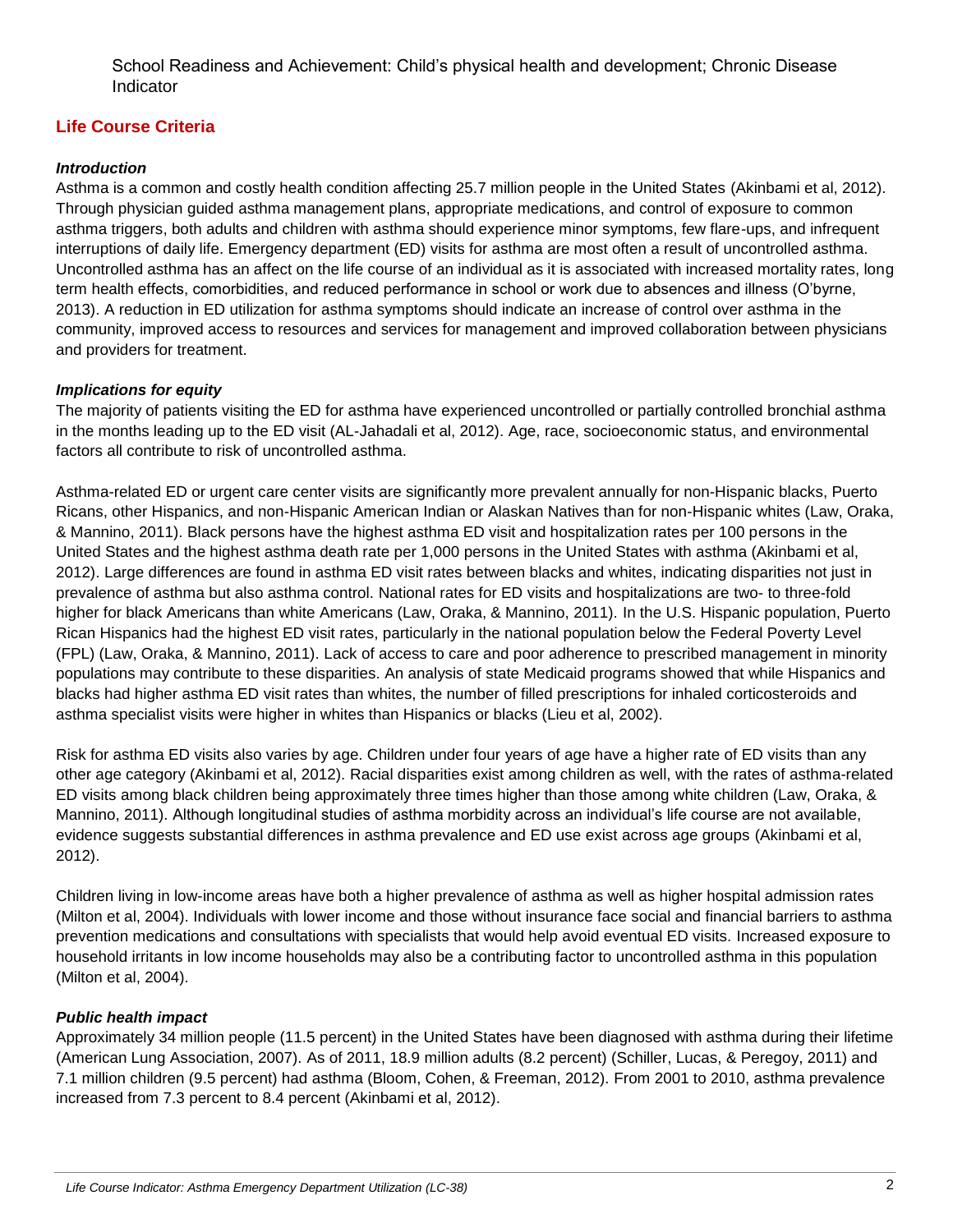Asthma is the cause of 2.1 million ED visits each year (National Hospital Ambulatory Medical Care Survey, 2009), which indicates poorly controlled asthma and increased risk for future complications (U.S. Department of Health and Human Services, 2007).

Asthma is also responsible for large direct and indirect economic costs. The annual direct health care cost of asthma in the United States has been estimated at \$50.1 billion, with indirect costs due to lost productivity at \$5.9 billion, totaling \$56 billion (Barnett & Nurmagambetov, 2011). ED visits were estimated to cost approximately \$638 million in 2006 alone (U.S. Department of Health and Human Services, 2007). Uncontrolled asthma severely impacts quality of life and limits school and work attendance. Asthma resulted in 2.3 million children missing 14.4 million days of school and adults missing 36.2 million days of work in 2008 (Lyon-Callo et al). It is estimated that more than half (59 percent) of children and one-third of adults who had an asthma attack missed school or work because of asthma (Reeves et al, 2006).

A decrease in the proportion of Medicaid beneficiaries with asthma having an ED visit in a given year would indicate improved asthma management, perhaps via access to care or medication adherence and assistance. This would result in fewer missed school or work days in a population that bears a disproportionate share of risk for asthma and poor health outcomes from asthma. Improving asthma management in youth can instill health behaviors that can carry forward through transition to adult care.

#### *Leverage or realign resources*

There are a number of opportunities to use health care and health research resources to improve this indicator. These opportunities include:

- Care managers/coordinators working with providers to target education and self-education
- Health care providers working with asthmatic patients or parents of asthmatic children to create an asthma management plan that includes use of preventer, reliever, and symptom controller medications as well as regular follow-up visits for assessment of asthma control
- Potential to alert primary care providers that their patient has been seen (or repeatedly seen) in the ED for asthma (capitalizing upon telehealth and/or electronic medical records)
- Ability to characterize ED utilization patterns, monitor outcomes of ED visits (repeat ED visits), identify subpopulations with high asthma burden (to target interventions) (Reeves et al 2006)
- Ability to monitor trends over time and compare rates of asthma between subgroups / geographic areas (e.g., zip code or county level). This may be beneficial in conjunction with air quality information, if available

In addition to these health care and health research resources, the American Lung Association lists outdoor air pollution, homes, schools, and workplaces as public policy categories that could be targeted with interventions to increase control of asthma in the United States in their National Asthma Public Policy Agenda (American Lung Association, 2009).

Although the Environmental Protection Agency (EPA) sets standards for six major outdoor air pollutants: ozone, particulate matter, sulfur dioxide, nitrogen oxide, lead and carbon monoxide, millions of Americans still live in communities that do not meet EPA air quality standards (American Lung Association, 2009). The air quality index is important for asthmatic individuals and parents or guardians of asthmatic children to know when planning outdoor activities. Modifying activities on days with a poor air quality index can help control asthma and avoid ED visits. Indoor asthma triggers include cigarette smoke, dust mites, molds, cockroaches, pet dander, and chemical irritants (American Lung Association, 2009). An opportunity exists in partnering with the housing sector to limit exposure to these asthmatic triggers. Policies and practices adopted by city and state housing authorities such as smokefree group housing and pest management strategies can reduce these indoor pollutants. Additionally, partnerships between housing and community health workers could enable home visiting for families of children with poorly controlled asthma to identify and remove or reduce household irritants.

Schools and workplaces are both stakeholders in asthma control as asthma is responsible for significant absenteeism from both school and work. The U.S. Department of Health and Human Services and the U.S. Department of Education partnered to create a guide for schools to use in asthma management. The guide includes developing student asthma management plans as well as school partnerships with families, physicians, and special service agencies to address family needs such as lack of insurance (U.S. Department of Health and Human Services & U.S. Department of Education, 2001).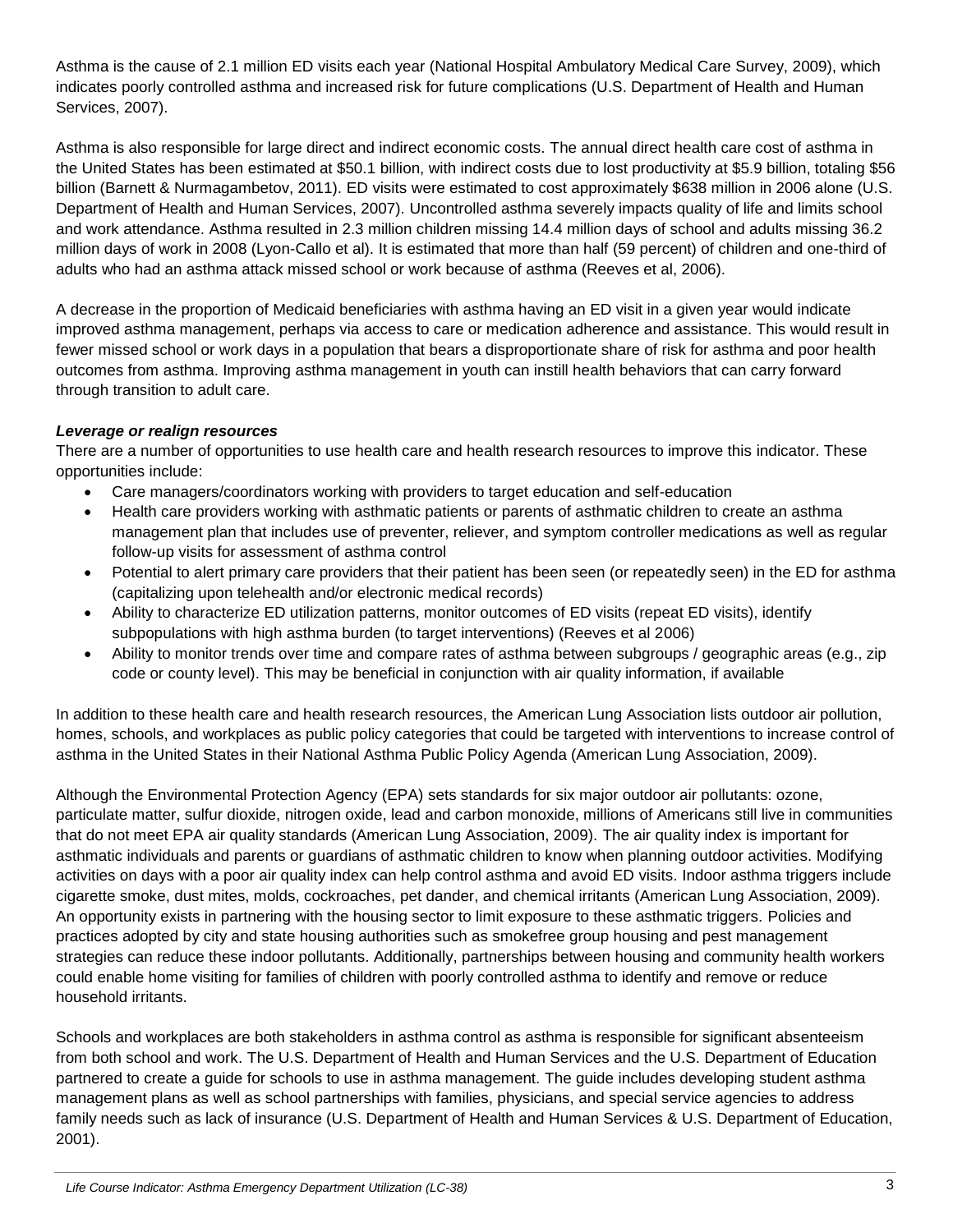The limitations of using Medicaid claims as a data source indicate the need for an increase in the amount of local and national data on asthma ED visits available for analysis. Workgroups partaking in the National Workshop to Eliminate Asthma Disparities recommended an increase in epidemiologic data surrounding asthma outcomes and risk factors through a regional coalitions engaging public (Medicaid) and private health plans (Weiss, 2007). For example, future data sources may include statewide or regional health information exchanges.

Additionally, through health reform and the Affordable Care Act (ACA) there are many opportunities through community and systems changes to improve chronic conditions such as asthma. For example, accountable care organizations (ACOs), some of which are supported through ACA funding, are "a group of health care providers who give coordinated care, chronic disease management, and thereby improve the quality of care patients get. The organization's payment is tied to achieving health care quality goals and outcomes that result in cost savings." The Prevention and Public Health Fund, funded through the ACA, makes provisions for funding and investments in evidence-based prevention and public health to "improve health outcomes, and to enhance health care quality." Further, the ACA authorized the Medicaid health home benefit to intensively coordinate the care of enrollees with chronic conditions such as diabetes, serious mental illness and asthma.

#### *Predict an individual's health and wellness and/or that of their offspring*

The use of the ED for asthma is a well-recognized marker for poorly controlled asthma and the increased risk of future complications (National Asthma Education and Prevention Program, 2007). Poorly controlled asthma is associated with higher asthma morbidity and mortality for affected individuals. Both school attendance among children and work attendance among adults are reduced as a result of uncontrolled asthma (Reeves et al, 2006). Asthma related absences vary across the life course, with 2.3 million children missing 14.4 million days of school and adults missing 36.2 million days of work (Lyon-Callo et al 2008). Absenteeism and "presenteeism", being present at work or school but working in a diminished capacity due to illness symptoms, can lead to decreased overall performance and capacity.

Control of asthma consists of minimizing day-to-day symptoms but also includes minimizing risks of future unstable asthma, experiencing loss of lung function, and medication side effects, underscoring the importance of ensuring effective asthma management in early childhood (O'byrne, 2013). Significant negative health impacts other than these most commonly associated impacts can result from poorly controlled asthma. Studies have shown asthmatic children who lack control of their disease are significantly less active and have less intensive daily activities than children whose asthma is controlled (O'byrne, 2013). Obesity has been associated with asthma and may be a result of weight gain and inactivity due to asthma symptoms (O'byrne, 2013). Other health effects of this indicator include asthma-disturbed sleep, reduced participation in social activities, and an increased risk for anxiety and depression (National Institute of Clinical Studies, 2005, Peters et al, 2006). Anxiety and depression can be significant contributors to non-adherence to asthma management plans, which creates a cycle of uncontrolled asthma complications and non-adherence to medications (Weiss, 2007).

Lastly, severe or difficult-to-manage asthma is associated with several other comorbidities such as allergic rhinitis and gastroesophageal reflux disease (GERD). Both conditions are thought to exacerbate asthma and are also found at a higher prevalence in asthmatics than the general population (Peters et al 2006).

# **Data Criteria**

#### *Data availability*

Medicaid administrative claims data are available from the Medicaid Analytic Extract (MAX) files maintained by the Centers for Medicare & Medicaid Services (CMS) (Medicaid Analytic Extract (MAX) files, 2013). MAX files are claim-level data files that summarize Medicaid inpatient, outpatient, and pharmacy services as well as person-level eligibility files. MAX data contain individually identifiable data, and are available for research activities approved by CMS through a Data Use Agreement (DUA) with CMS. Technical assistance with MAX data and availability is provided by the Research Data Assistance Center (ResDAC) (ResDAC, 2013).

Although MAX data are available for each state, availability may vary by state and year, and the timeliness and completeness of data reporting varies by state and year. In general, there is more than a three-year time lag for MAX data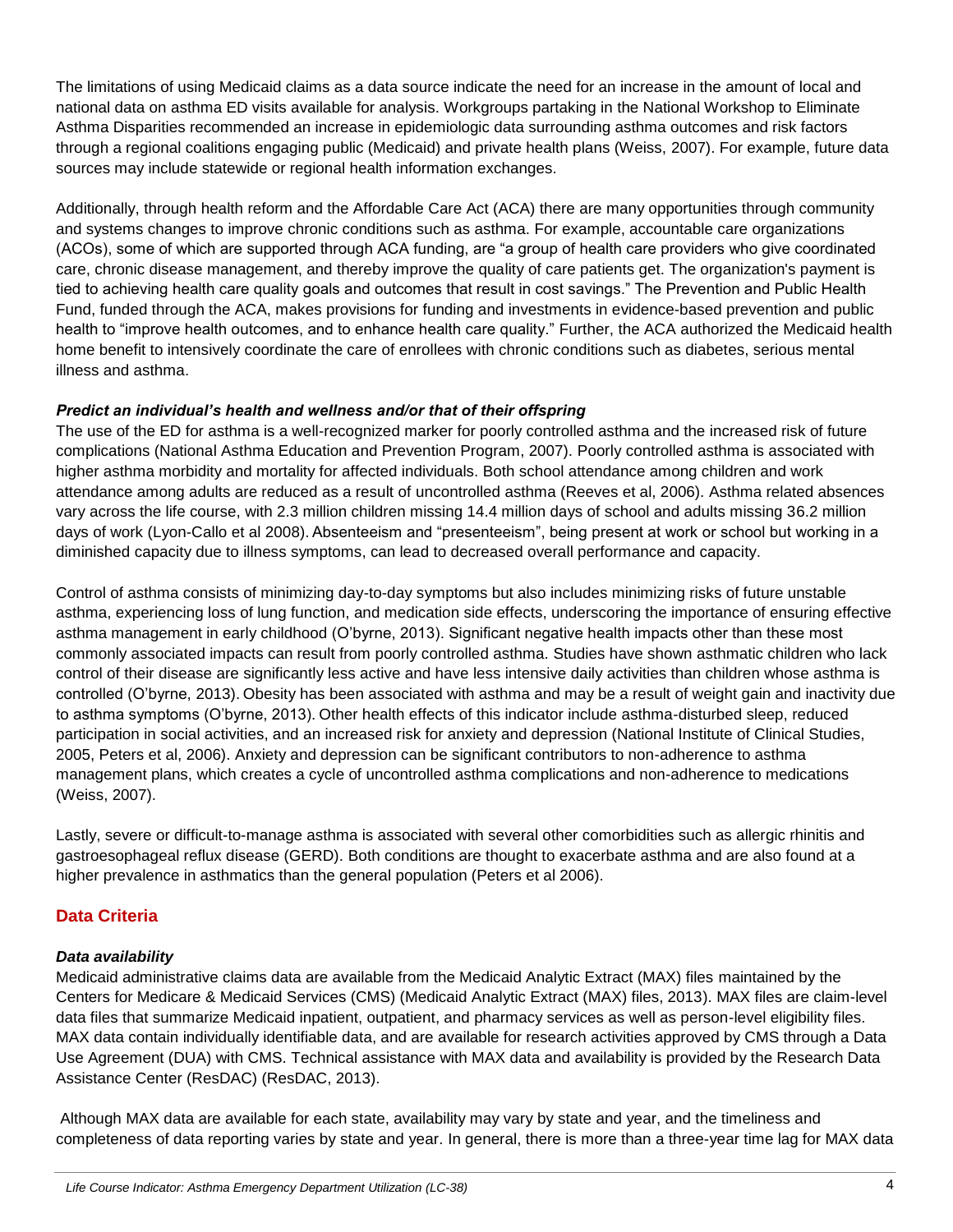release. ResDAC can provide the most up to date information on MAX data for a given jurisdiction. In addition, individual states may have similar data files created for other purposes that may be utilized for quality measurement activities. Those data may be available on a timelier basis from an individual state than the MAX versions ultimately released for that same state. According to CMS, the most recent MAX file available is MAX 2010, which is now available in 36 states, and Beta versions are available earlier. The rolling schedule is available on the CMS website: [cms.gov/Research-](http://www.cms.gov/Research-Statistics-Data-and-Systems/Computer-Data-and-Systems/MedicaidDataSourcesGenInfo/MAXGeneralInformation.html)[Statistics-Data-and-Systems/Computer-Data-and-Systems/MedicaidDataSourcesGenInfo/MAXGeneralInformation.html](http://www.cms.gov/Research-Statistics-Data-and-Systems/Computer-Data-and-Systems/MedicaidDataSourcesGenInfo/MAXGeneralInformation.html)

A limitation of the data source is the inability to obtain a national comparison statistic. Also, because the data is obtained from Medicaid claims, stratification of the indicator by two main risk factors, insurance status and poverty level, is not possible.

#### *Data quality*

Data quality is an important consideration of Medicaid claims data, irrespective of the source of the data. Consequently, the user is required to understand how to determine whether the requisite fields are populated with valid values. Although MAX data are available for each state, the timeliness and completeness of data reporting varies by state and year. In general, there is more than a three-year time lag for MAX data release.

The respective MCH program should determine whether the data are sufficiently complete and accurate for their purposes. For example, one state may have incomplete data for Medicaid managed care members in a given year. If this is important to the MCH program, the MAX data should be sought for a different year that may be more complete, or complete Medicaid claims data may be available directly from the state's program. ResDAC may be able to provide information regarding the degree to which data quality issues may exist with a particular state's MAX data (Weiss, 2001). Information about the data quality of asthma ED visit as recorded in the MAX file is not available.

#### *Simplicity of indicator*

This indicator is used to assess the percentage of persons with an asthma diagnosis reported during the measurement year with one or more asthma-related ED visits. The indicator is patterned after the CHIPRA measure, but the proposed modifiers (age, gender, race / ethnicity, geographic areas of interest) offer additional insights into asthma ED visit dynamics in a given population. If a state does not wish to compute the stratified counts as proposed, the total overall ED visit categories (Table 1) is equivalent to the published CHIPRA measure.

The administrative claims data necessary to compute these measures relies on a limited number of data elements, including:

- Date of service
- Diagnosis code
- Procedure code
- Revenue code
- Date of birth (age)
- Gender
- Race
- Residence county
- Residence zip code (if available)

Given the measure is consistent with the CHIPRA quality measure and is well understood to be associated with quality of and access to care for a vulnerable population, MCH programs will face few challenges explaining and using the indicator as a measure of life course health. Any complexity associated with calculating the measure is centered around the desirability for stratification.

Medicaid administrative data are maintained by all states and have been used widely for asthma-related studies. Of note, the Centers for Medicare and Medicaid Services has published the initial core set of quality measures for children enrolled in Medicaid and the Children's Health Insurance Program (CHIP). Among these measures is *Measure 20: Annual Percentage of Asthma Patients with One or More Asthma-Related Emergency Room Visits*, which is a Medicaid claimsbased measure.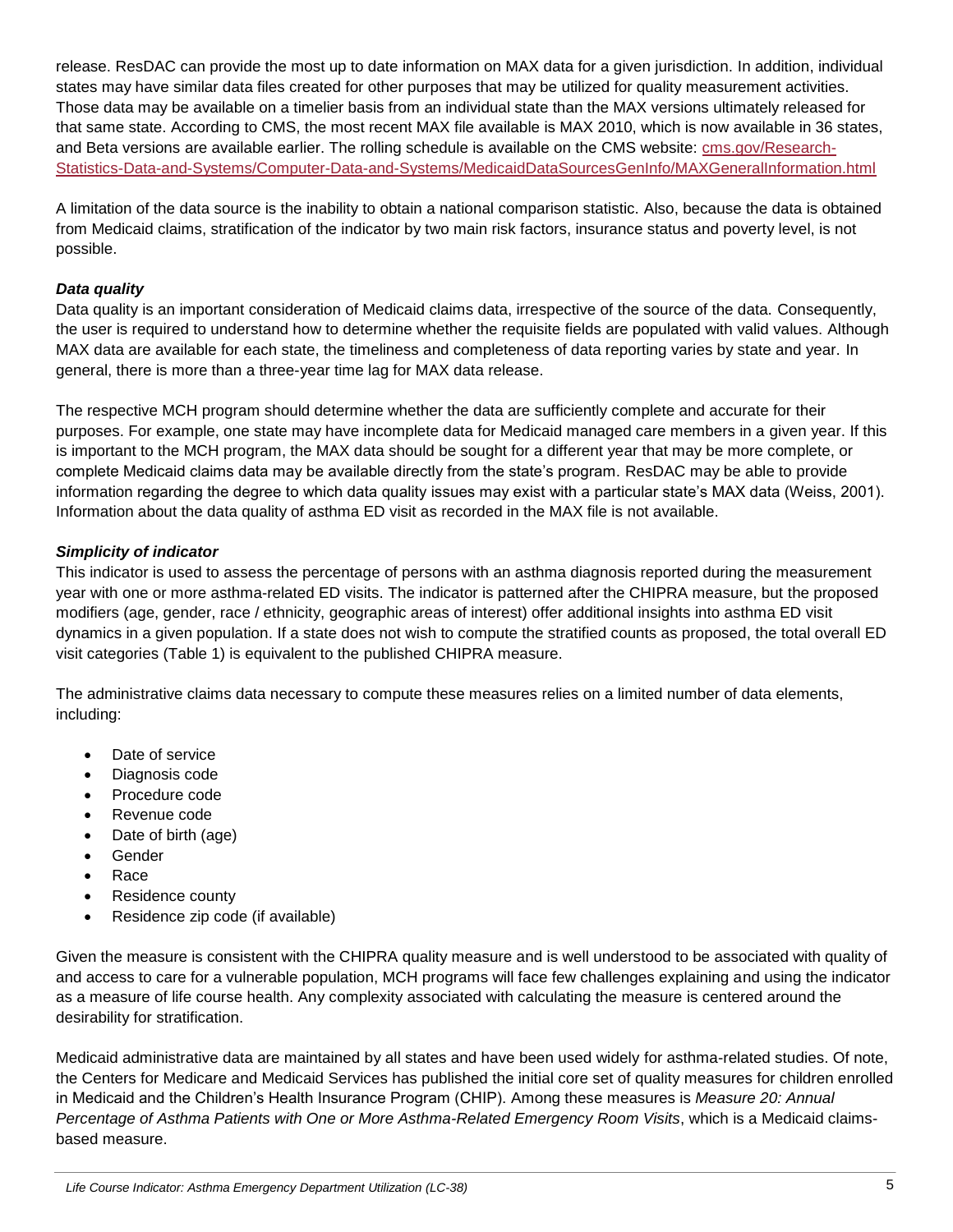Although the CHIPRA-proposed measure is aimed at a simple rate of patients with at least one asthma ED visit, there is ample evidence to suggest that frequent ED use among asthma patients is a common problem. One study found that asthma patients with six or more ED visits accounted for 68 percent of total ED visits. High utilizers such as these are responsible for disproportionately high costs. Data from the National Medical Expenditure Survey reported that 20 percent of all asthma patients account for 80 percent of total asthma related costs (Weiss, 2001).

With that in mind, it may be desirable to enhance the CHIPRA quality measure to reflect additional information regarding the volume of asthma ED use by beneficiaries; this can be accomplished using the same data source as basic process. Such measures help distinguish whether multiple persons are using relatively low numbers of asthma ED visits, or if relatively few persons are making repeated asthma ED visits.

To reflect this, the proportion of persons with one or more asthma ED visit can be stratified to create an indicator that distinguishes those with minimal asthma ED use (e.g., those with one asthma ED visit) from those with repeated visits (e.g., five asthma ED visits). Table 1 illustrates how measures of beneficiaries with one asthma ED visit, two, three, four, or five or more visits can be separately counted to provide an indication of the degree to which ED resources are being used by repeat ED visitors in the course of a year. Each count of persons having the respective number of asthma ED visits is divided by the same population denominator to show the fraction of persons with asthma with that number of asthma ED visits. The denominator can be for the entire population of persons with asthma in the respective Medicaid jurisdiction, or for age, gender, and race subgroups. The total overall ED visit category is equivalent to the CHIPRA indicator of the proportion of persons with asthma having one or more asthma ED visit.

| Group                                             | Numerator                                                 | Denominator                                                   |
|---------------------------------------------------|-----------------------------------------------------------|---------------------------------------------------------------|
| 1 asthma ED visit                                 | Count of persons with 1 annual<br>asthma ED visit         |                                                               |
| 2 asthma ED visits                                | Count of persons with 2 annual<br>asthma ED visit         |                                                               |
| 3 asthma ED visits                                | Count of persons with 3 annual<br>asthma ED visit         |                                                               |
| 4 asthma ED visits                                | Count of persons with 4 annual<br>asthma ED visit         | All persons in group (or age,<br>gender, race, etc. subgroup) |
| 5 or more asthma ED visits                        | Count of persons with 5 annual<br>asthma ED visit         |                                                               |
| All groups combined                               |                                                           |                                                               |
| (e.g., persons with 1 or more<br>asthma ED visit) | Count of persons with 1 or more<br>annual asthma ED visit |                                                               |

| Table 1: Asthma annual ED use metric summary |  |  |
|----------------------------------------------|--|--|
|----------------------------------------------|--|--|

Similarly, counts of asthma ED visits can be examined to determine the average number of asthma ED visits per capita over the entire eligible population or subgroups (Table 2). This measure provides a sense of the proportion of total asthma ED visit volume that is attributable to beneficiaries having one asthma ED visit, two asthma ED visits, etc. This measure is determined by computing the number of asthma ED visits for each member with asthma (identical to the measure described in Table 1), but then summing the total number of asthma ED visits over all persons in the respective categories as shown in Table 2. Each sum of asthma ED visits is divided by the total population of persons with asthma in the respective Medicaid jurisdiction. Again, these counts can be stratified in a similar manner as above to yield per capita rates by age, gender race, etc.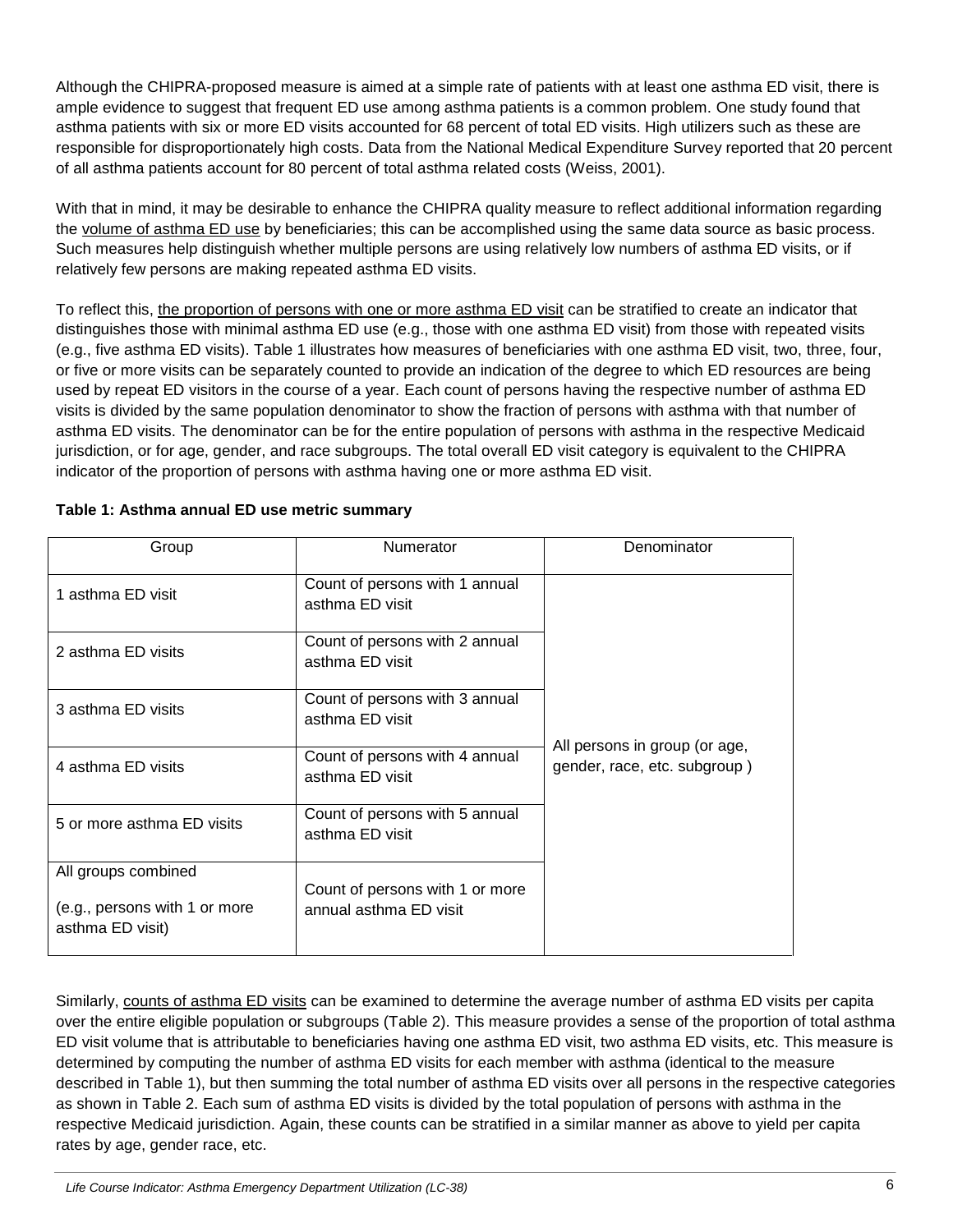#### **Table 2: Asthma annual ED volume metric summary**

| Group                                                                    | Numerator                                                           | Denominator                          |
|--------------------------------------------------------------------------|---------------------------------------------------------------------|--------------------------------------|
| 1 asthma ED visit                                                        | Sum of annual asthma ED visits among<br>those with 1 visit          |                                      |
| 2 asthma ED visits                                                       | Sum of annual asthma ED visits among<br>those with 2 visits         |                                      |
| 3 asthma ED visits                                                       | Sum of annual asthma ED visits among<br>those with 3 visits         | All persons in group (or             |
| 4 asthma ED visits                                                       | Sum of annual asthma ED visits among<br>those with 4 visits         | age, gender, race, etc.<br>subgroup) |
| 5 or more asthma ED visits                                               | Sum of annual asthma ED visits among<br>those with 5 or more visits |                                      |
| All groups combined<br>(e.g., persons with 1 or more<br>asthma ED visit) | Sum of annual asthma ED visits over all<br>groups                   |                                      |

#### **References**

- Akinbami L, Moorman J, Bailey C, et al. Trends in Asthma Prevalence, Health Care Use, and Mortality in the United States, 2001–2010.: National Center for Health Statistics; 2012.
- AL-Jahadali, H, Anwar A, AL-Harbi A, Baharoon S, Halwani R, Al A, Al-Muhsen S. Factors Associated with Patient Visits to the Emergency Department for Asthma Therapy. BMC Pulmonary Medicine. 2012; 12(80):1-7.

American Lung Association. A National Asthma Public Policy Agenda. 2009.

- American Lung Association. Trends in Asthma Morbidity and Mortality, November 2007. Vol Epidemiology & Statistics Unit, Research and Program Services.
- Barnett S, Nurmagambetov T. Costs of asthma in the United States: 2002-2007. *J Allergy Clin Immunol.* 2011;127:145-152.
- Bloom B, Cohen R, Freeman G. Summary health statistics for U.S. children: National Health Interview Survey, 2011. National Center for Health Statistics.; 2012.
- Centers for Medicare & Medicaid Services. *CHIPRA Initial Core Set Technical Specifications Manual.* 2011.
- Centers for Disease Control and Prevention. *Asthma in the US.* 2011.
- Griswold S, Nordstrom C, Clark S, Gaeta T, Price M, Camargo C. Asthma exacerbations in North American adults: Who are the "frequent fliers" in the emergency department? *Chest.* 2005;127(5):1579-1586.
- Law H, Oraka E, Mannino D. The Role of Income in Reducing Racial and Ethnic Disparities in Emergency Room and Urgent Care Center Visits for Asthma – United States, 2001-2009. 2011; 8:405-413.
- Lieu T, Lozano P, Farber H, et al. Racial/ethnic variation in asthma status and management practices among children in managed Medicaid. *Pediatrics* [serial online]. May 2002;109(5):857-865.
- Lyon-Callo S, Wasilevich E, Lutzker L, Brunner W. Asthma: a continuing public health priority. [http://c.ymcdn.com/sites/www.cste.org/resource/resmgr/PS/10-EH-01.pdf.](http://c.ymcdn.com/sites/www.cste.org/resource/resmgr/PS/10-EH-01.pdf)
- Medicaid Analytic Extract (MAX) files. 2013[. http://www.cms.gov/Research-Statistics-DataandSystems/Computer-Data-and-](http://www.cms.gov/Research-Statistics-DataandSystems/Computer-Data-and-Systems/MedicaidDataSourcesGenInfo/MAXGeneralInformation.html)[Systems/MedicaidDataSourcesGenInfo/MAXGeneralInformation.html.](http://www.cms.gov/Research-Statistics-DataandSystems/Computer-Data-and-Systems/MedicaidDataSourcesGenInfo/MAXGeneralInformation.html)
- Milton B, Whitehead M, Holland P, Hamilton V. The social and economic consequences of childhood asthma across the lifecourse: a systematic review. *Child: Care, Health & Development* [serial online]. November 2004;30(6):711-728.